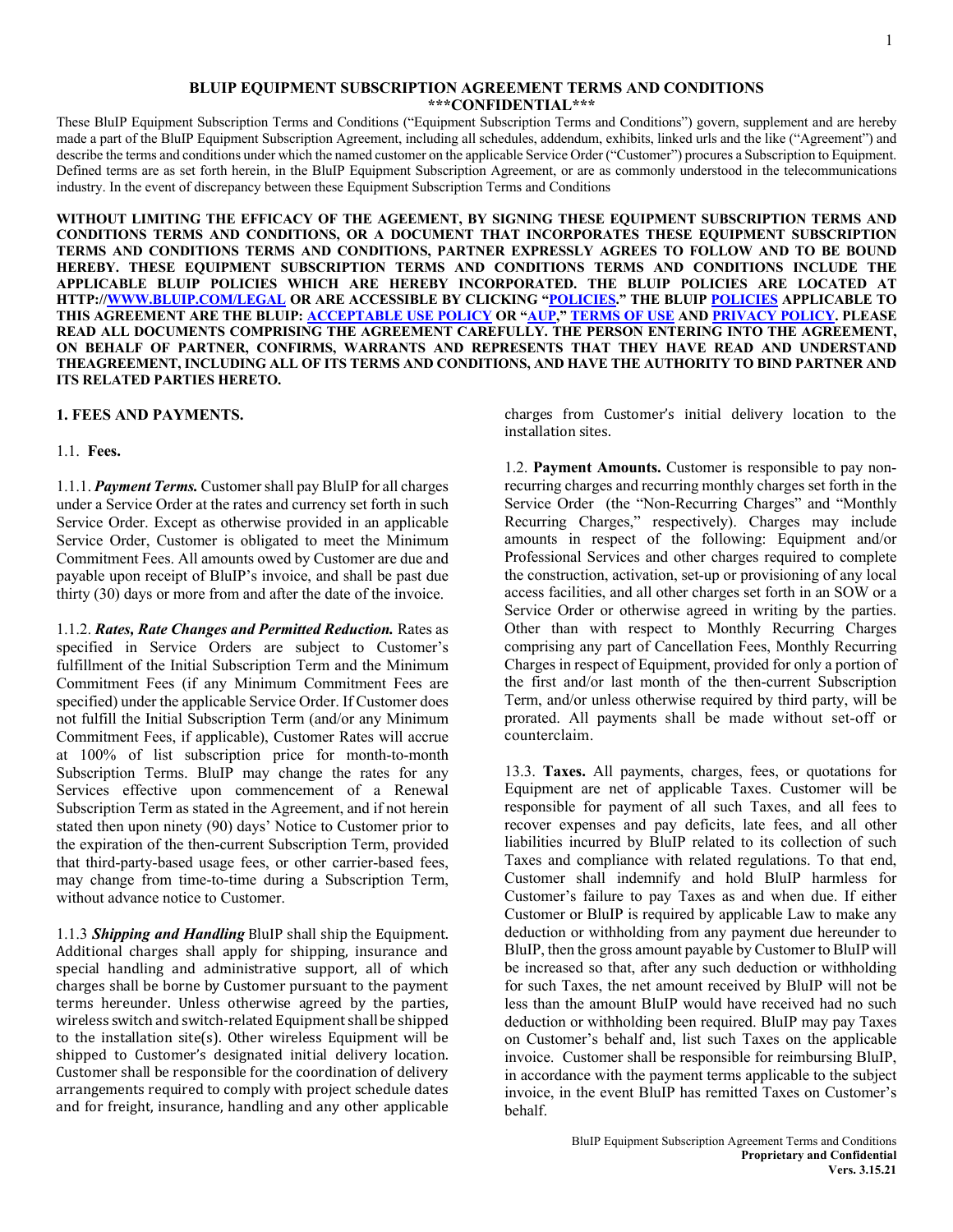1.4. **Governing Payment Terms.** Only the terms and conditions of the Agreement, including the Service Orders, shall govern the payment terms and fee requirements in respect of the Equipment. Language in any ordering document, payment authorization document or document originally generated by Customer to BluIP with respect to the Equipment, shall be deemed to be for Customer's internal use only, and the provisions thereof shall have no effect whatsoever upon the terms and conditions of the Agreement or the provision of Equipment. BluIP reserves the right to recover bank and/or finance fees related to payments when such payments are not made as per the remittance instructions on BluIP's invoice.

1.5. **Late Payments.** If a payment due by Customer to BluIP under the Agreement is not received by the due date as set forth above, BluIP may charge, and Customer shall pay: (a) a late charge equivalent to the lesser of: (i) 1.5% per month; or, (ii) the maximum rate permitted by applicable Law on past due balances until paid in full; and (b) any additional charges or expenses incurred by BluIP in recovering outstanding amounts due under the Agreement (including, without limitation, any legal costs and expenses and/or the cost of engaging a debt recovery agent). Customer shall immediately inform BluIP if the address where the Equipment is installed or used has changed. Customer acknowledges that pricing may result in adjustments and/or Support (if any), when Equipment is relocated. BluIP shall bill Customer at the address set forth in the applicable Service Order, or such other billing address that has been previously provided to BluIP in writing. BluIP shall make good faith efforts to modify future invoices to reflect the correct billing entity or address within sixty (60) days of Customer's written request therefor. Customer is responsible to timely pay all invoices, including those that have been sent prior to Notice from Customer to modify Customer's billing address, even if any such invoice has been sent to a prior billing address.

1.6. **Billing Disputes.** If Customer disputes any portion of a BluIP invoice, Customer must: (a) pay the undisputed portion of the invoice in accordance with the Equipment Subscription Agreement; and (b) within thirty (30) days of the date of the invoice giving rise to the dispute, submit a written claim to billing@bluip.com regarding the disputed amount, setting forth the particulars thereof.

# **2. Termination/Remedies.**

2.1. **Default.** Each of the following events shall be deemed a "Default" under the Agreement. Without waiver of any other remedies each party may have at law or in equity, upon a Default, the non-defaulting party may terminate the Agreement or suspend a subscription. A "Default" is: (a) any failure of Customer to pay any undisputed amounts as provided in the Agreement; (b) a party's termination or suspension of its business or its insolvency; or, (c) a party's material breach of the Agreement; provided, however, that unless otherwise stated under the Agreement, a party will not terminate the Agreement or any subscription, or suspend a subscription for the other

party's Default unless such Default continues for more than thirty (30) days following the date of Notice thereof to such other party, or ten (10) days following the date of such Notice, in the case of failure to pay money.

2.2. **Termination/Suspension.** Notwithstanding the foregoing, Customer shall also be in Default, and BluIP shall have the right to immediately terminate or suspend the subscription, without Notice, other notice or cure period, upon any violation by Customer of an applicable Law affecting the use of Equipment or performance of Customer's obligations of security, confidentiality, intellectual property, and/or as under the AUP. BluIP also reserves the right to immediately suspend or terminate a subscription, without Notice, other notice or cure period, in the event of any governmental prohibition or required alteration of the Equipment, or in any existing or anticipated circumstance where compromise to the Equipment, BluIP's network, injury to people or damage to property is reasonably possible. BluIP shall affect such suspension if BluIP determines, in good faith, that no other commercially reasonable actions will adequately protect such people, facilities, systems or property.

Notwithstanding any other provision of the Agreement, if BluIP cancels or terminates a subscription due to a Default of Customer, such cancellation or termination shall apply to an individual Service Order, multiple Service Orders or the Agreement in its entirety, as determined by BluIP in its sole discretion.

2.3. **Termination by Customer for Cause.** Customer may cancel or terminate the Agreement without payment of any Cancellation Fees solely because an uncured (if capable of cure) Default of BluIP pursuant to this Section.

# 2.4. **Cancellation.**

2.4.1. *Cancellation Fees***.** If any of the Services provided pursuant to a Service Order is canceled or terminated during the Initial or Renewal Subscription Term of such Equipment: (a) by (i) Customer for any reason other than for a Default by BluIP; or (ii) by BluIP due to Customer's Default then, (b) Customer shall pay to BluIP, no less than the following sums (such sums to be known as "Cancellation Fees").

2.4.2. *Amount***.** (a) Cancellation Fees shall be equal to the sum of: (i) all unpaid (A) Non-Recurring Charges; and, (B) Monthly Recurring Charges for Equipment specified in the applicable Service Order(s) through the date of termination, and as further set forth in the below subsection (c); (ii) one hundred percent (100%) of all Monthly Recurring Charges for canceled or terminated Equipment specified in the applicable Service Order(s) through the balance of the then-current Subscription Term of the applicable Service Order; and, (iii) all fees related to the canceled or terminated subscription that BluIP is charged by each third party including without limitation, all termination charges due to any and all third party service providers. BluIP will use commercially reasonable efforts, but is not otherwise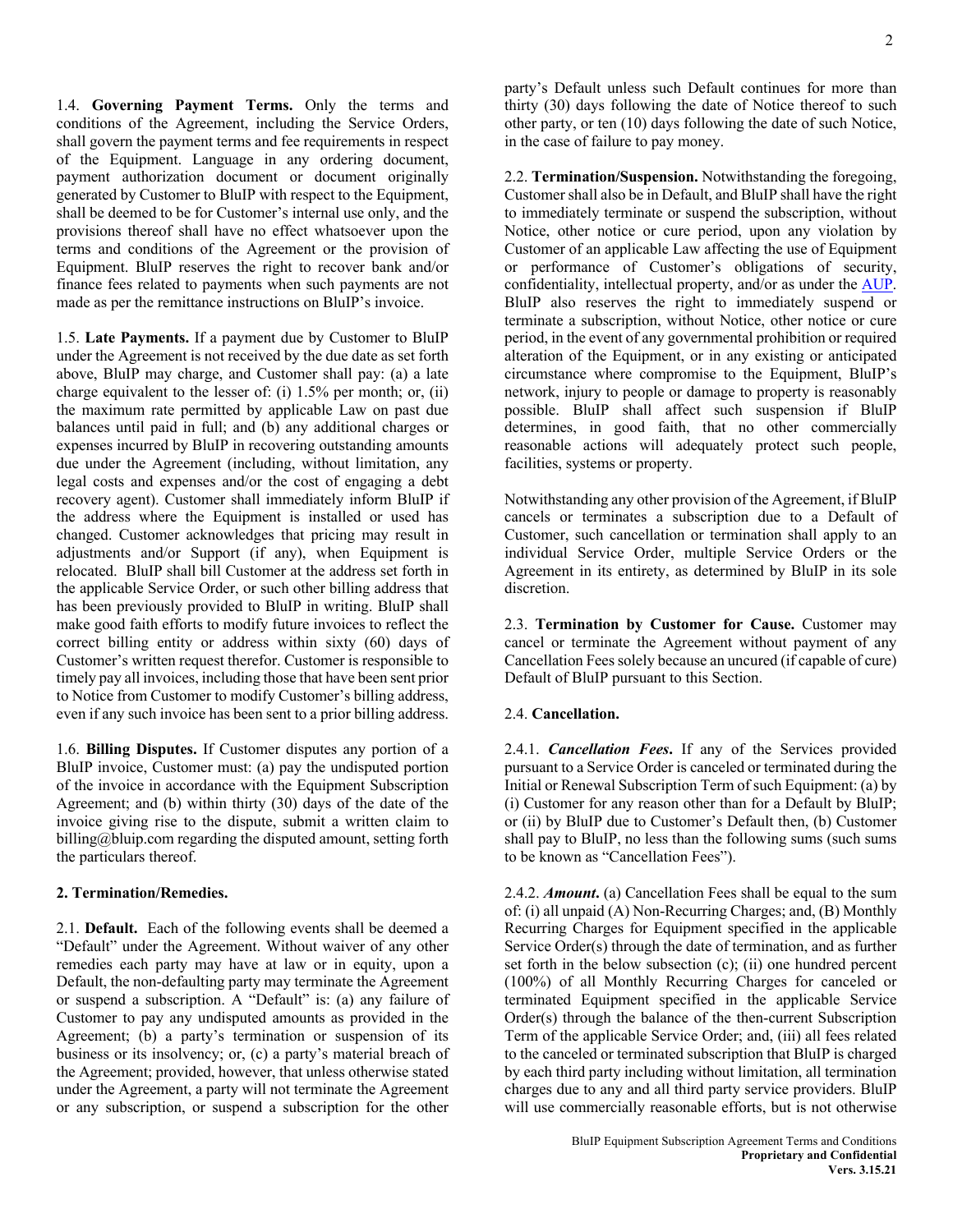obligated to avoid or abate such third party charges. (b) Such third party fees will not be separately or additionally charged if they are included in Non-Recurring or Monthly Recurring Charges to be paid under this Section (Cancellation Fees). (c) Cancellation Feesshall accrue and be payable as of the effective date of cancellation or termination, and shall be payable by Customer within thirty (30) days therefrom; for purposes of clarity, Monthly Recurring Charges, for purpose of calculating Cancellation Fees, shall be deemed to be the full list, retail or month-to-month charges, regardless of Customer's Term or other discount employed in the applicable Service Order.

2.4.3. *No Penalty***.** The parties agree that Cancellation Fees: (a) constitute liquidated damages, not a penalty; (b) such damages bear a reasonable and appropriate relationship to the range of harm arising from cancellation; (c) such damages have been reasonably anticipated by the parties as of the Effective Date; and, (d) actual damages for such harm may be costly, inconvenient or difficult to prove or foresee. The parties further agree that payment of Cancellation Fees shall be in lieu of any actual damages arising solely from a termination of the Agreement. For any termination of the Agreement by Customer, for BluIP's Default pursuant to Section 5.1(a) or Section 5.3, Customer shall have no obligation to BluIP for payment of Cancellation Fees; provided, however, that in no event shall Customer be relieved of any obligations and/or liabilities, nor shall BluIP be deemed to have waived its rights and remedies related to: fees for Equipment and Professional Services performed as of the date of subscription termination; other Defaults that had occurred prior to such termination of the Agreement; or, any other obligations or liabilities that survive the termination of the Agreement.

2.4.4. *Notice of Cancellation*. Customer will provide notification of cancellation to BluIP by electronic mail to disconnect@bluip.com, or by Notice. Subscriptions will be cancelled the later of: (a) thirty (30) days following the date the BluIP disconnect department has received such notification; or, (b) the cancellation date provided by Customer, in such notification. Customer acknowledges that third party providers may not necessarily, and Customer will be responsible for all charges arising from such third parties that do not, cancel subscriptions commensurate with BluIP's cancellation of the subscriptions as above set forth in this Section.

# **3. Limitation of Liability and Warranties.**

3.1. Title and risk of loss for Equipment shall pass from BluIP to Customer upon delivery to the carrier.

3.2 **Limitation of Liability.** NEITHER PARTY, NOR ANY OF ITS RELATED PARTIES, SHALL BE LIABLE TO THE OTHER PARTY OR TO THE OTHER PARTY'S RELATED PARTIES, WHETHER FOR BREACH OF CONTRACT, TORT OR OTHERWISE, FOR ANY INDIRECT, INCIDENTAL, SPECIAL, PUNITIVE OR CONSEQUENTIAL DAMAGES, COSTS, EXPENSES OR LIABILITY (INCLUDING, WITHOUT LIMITATION, FOR ANY DAMAGES, COSTS, EXPENSES OR LIABILITY THAT ARE INCURRED BY A PARTY DUE TO PRODUCT LIABILITY, LOST DATA, LATENCY, LOSS OF CONNECTIVITY, TRANSMISSION OF MALICIOUS CODE, LOST REVENUES, LOST PROFITS, LOST CUSTOMERS, LOSS OF GOODWILL, REPLACEMENT COSTS, LOSS OF ACCESS TO THE EQUIPMENTS), EVEN IF SUCH PARTY HAS BEEN ADVISED OF THE POSSIBILITY OF SUCH DAMAGES OR THE DAMAGES ARE OTHERWISE FORESEEABLE. OTHER THAN AS EXPRESSLY SET FORTH IN THIS SECTION, THE CUMULATIVE, AGGREGATE LIABILITY OF A PARTY, AND ALL OF ITS RELATED PARTIES, UNDER THE AGREEMENT SHALL BE DIRECT DAMAGES IN AN AMOUNT NOT TO EXCEED THE FEES PAID TO BLUIP FOR THE EQUIPMENT THAT ARE THE SUBJECT OF THE DISPUTE WHICH FEES HAVE PAID TO BLUIP DURING THE TWELVE MONTHS IMMEDIATELY PRIOR TO THE COMMENCEMENT OF THE DISPUTE. NOTWITHSTANDING THE FOREGOING, NONE OF BLUIP SUPPLIERS OR THEIR RELATED PARTIES OR SUPPLIERS WILL BE LIABLE TO CUSTOMER OR ITS RELATED PARTIES FOR DAMAGES OR LIABILITY OF ANY KIND ARISING UNDER THE AGREEMENT.

3.2.1. *Exceptions***.** THIS LIMITATION OF LIABILITY SHALL NOT OPERATE SO AS TO: (a) LIMIT OR REDUCE: (i) THE AMOUNTS PAYABLE AS CANCELLATION FEES; (ii) ANY AMOUNTS DUE AND PAYABLE UNDER UNCONTESTED INVOICES; NOR, (iii) OTHER CHARGES DUE AND PAYABLE BY CUSTOMER TO BLUIP; OR, (b) LIMIT LIABILITY FINALLY DETERMINED TO HAVE RESULTED FROM A PARTY'S GROSS NEGLIGENCE OR WILLFUL MISCONDUCT.

3.2.2. *Emergency Calling Liability Disclaimer***.** NOTWITHSTANDING ANYTHING TO THE CONTRARY CONTAINED IN THE AGREEMENT, NEITHER BLUIP, NOR ANY OF ITS RELATED PARTIES WILL HAVE ANY LIABILITY TO CUSTOMER, ANY OF CUSTOMER'S RELATED PARTIES, USERS OR OTHER PERSONS WHERE THE CLAIMS ARISE OUT OF, RELATE TO OR ARE CAUSED BY THE INABILITY OF CUSTOMER, USERS OR ANY OTHER PERSON OR PARTY TO DIAL, REACH OR ACCESS ANY EMERGENCY CALLING SERVICES, INCLUDING 911, INCLUDING CALLING SUCH EMERGENCY PERSONNEL THROUGH ANY OF THE EQUIPMENT PROVIDED BY BLUIP.

3.3. **Warranty Disclaimer.** EXCEPT AS OTHERWISE EXPRESSLY PROVIDED IN THE AGREEMENT, BLUIP AND BLUIP ON BEHALF OF ITS RELATED PARTIES AND OTHER SUPPLIERS, DISCLAIMS ALL WARRANTIES. THE EQUIPMENT, SOFTWARE, RAND PROFESSIONAL SERVICES ARE PROVIDED TO CUSTOMER ON AN "AS IS" 'WHERE IS" AND "AS AVAILABLE" BASIS WITHOUT WARRANTY OF ANY KIND EITHER EXPRESS OR IMPLIED, INCLUDING BUT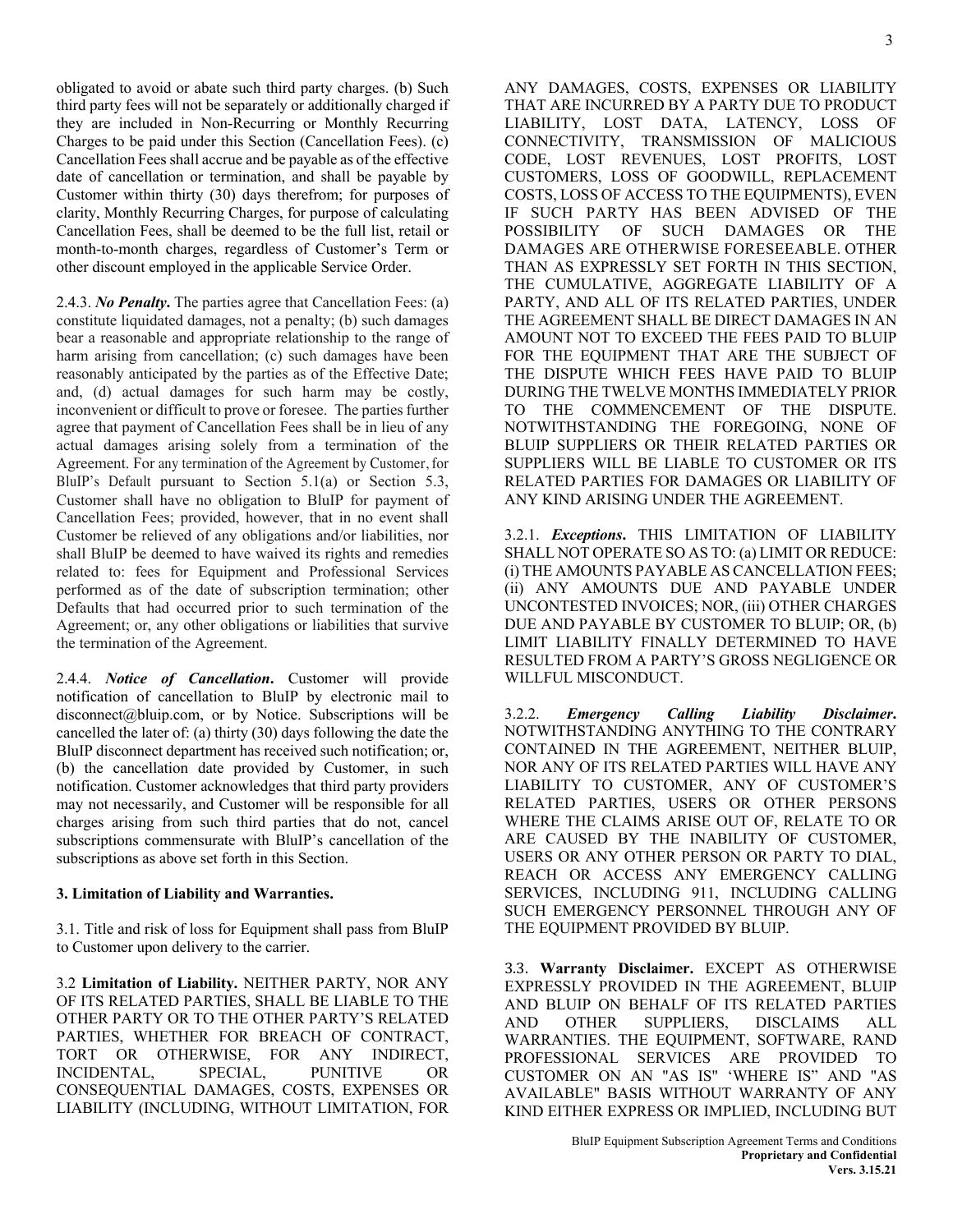NOT LIMITED TO THOSE RELATED TO ACCURACY, DURABILITY, OR WARRANTIES OF MERCHANTABILITY, FITNESS FOR A PARTICULAR PURPOSE, TITLE, NON-INFRINGEMENT OR THOSE ARISING FROM COURSE OF DEALING, CUSTOM USAGE OF TRADE OR PRIOR DEALING. BLUIP MAKES NO REPRESENTATIONS OR WARRANTIES THAT USE OF THE EQUIPMENT WILL BE UNINTERRUPTED, TIMELY, COMPLETE, OR ERROR-FREE. CUSTOMER ACKNOWLEDGES AND AGREES THAT ANY INFORMATION OR ADVICE GIVEN OR PROVIDED BY BLUIP, OR BLUIP'S RELATED PARTIES, SHALL NOT BE DEEMED TO CREATE OR IN ANY WAY, INCREASE THE SCOPE OF THE WARRANTIES SET FORTH HEREIN, AND THAT CUSTOMER SHALL NOT RELY ON ANY SUCH INFORMATION OR ADVICE.

#### **4. INTELLECTUAL PROPERTY**

**Copyright / Trademark / Unauthorized Use of Equipment or Software.** The Software, Equipment, other devices and any other firmware or software used to provide the Equipment are provided to Customer in conjunction with providing the Equipment or other devices, and all services, information, documents and materials on BluIP's website(s), or otherwise provided, obtained or accessible are protected by trademark, copyright or other intellectual property Laws and international treaty provisions and all other applicable Laws. All Marks are and shall remain the exclusive property of BluIP, or its respective Related Party, and nothing in the Agreement shall grant Customer the right to license, remove, modify or otherwise use any Marks, unless expressly set forth in the Agreement.

### **5. ASSIGNMENT AND SUCCESSORS IN INTEREST.**

5.1. **Assignment.** Customer may not assign the Agreement without the prior written consent of BluIP (which consent shall not be unreasonably withheld or unduly delayed), except that either party may assign the Agreement with prior Notice to the other party, but without the other party's prior written consent, or any part or parts thereof, and have its rights and obligations assumed thereunder: (a) to any Affiliate of the assigning party; (b) pursuant to any sale or transfer of the majority of the issued and outstanding capital stock or controlling interest of such party; (c) pursuant to any sale or transfer of all or substantially all of the assets of said party; or, (d) pursuant to any merger or other consolidation, restructuring or reorganization; provided that absent the written consent of BluIP, any assignment of Customer under this Section shall not relieve Customer of its responsibility for any and all liabilities incurred and payment obligations undertaken prior to such assignment.

5.2. **Terms Inure.** The perspective terms, covenants and conditions contained in the Agreement shall bind and inure to the benefit of the parties and their respective administrators, successors and assigns.

**6. COMPLIANCE.**

6.1. **Compliance with Laws.** Each party is responsible for complying with all Laws applicable to their activities pertaining to the provision and use of the Equipment and Professional Services and in performing their obligations under the Agreement. The Agreement is subject to all Laws and regulations, rulings, orders, and other actions of government agencies and judiciary having authority over the Agreement, the parties hereto, the Equipment, the Professional Services or any matter related hereto or thereto. All Equipment and Professional Services provided to Customer are subject to Customer's compliance with all applicable Laws in each country where such is provided by BluIP. Without limiting anything contained in the Agreement, in the event of any violation of Law by, or liability that results from actions or inactions of Customer, with respect to this Section (Compliance), Customer shall Indemnify BluIP in accordance with the Indemnification procedures under the Equipment Subscription Agreement.

6.2. **Ethical Compliance.** Customer understands that: (a) BluIP is committed to acting in accordance with the highest level of business and professional ethics in connection with the promotion, marketing, distribution and other exploitation of the BluIP offerings under the Agreement; and, (b) at all times under the Agreement, Customer shall act in accordance with the foregoing ethical standards. Various Laws have created standards of such compliance. Such Laws include: Foreign Corrupt Practices Act the U.K. Bribery Act, the OECD Convention on Combating Bribery of Public Officials in International Business and the UN Convention Against Corruption. Without limiting anything contained in the Agreement, Customer warrants that it shall comply with such Laws, as applicable.

6.3. **Modifications as a Result of Change of Law.** If any applicable present or future government authority, Law or the like requires a modification or waiver of any term of the Agreement, the parties will promptly and in good faith undertake the actions required by such Law, authority or the like.

# **7. INDEMNITY.**

7.1. **Indemnification.** Customer shall Indemnify BluIP for any claim, loss, or damage arising in connection with Customer's (a) use of the Equipment and Professional Services; and, (b) or Users and/or its Related Parties': (i) violation of applicable Law; or, (ii) other violation of the Agreement.

7.2. **Mitigation and other Duties.** BluIP shall take all reasonable steps to mitigate any potential expenses and shall provide Customer with: (a) prompt Notice of any such claim or actions, or possibility thereof upon becoming aware of the same; (b) all relevant information (subject to confidentiality restrictions BluIP owes to third parties), (c) sole control, authority and reasonable assistance to settle or defend such claim or action. Notwithstanding the foregoing, BluIP shall have the right to retain counsel of its own choice, at its own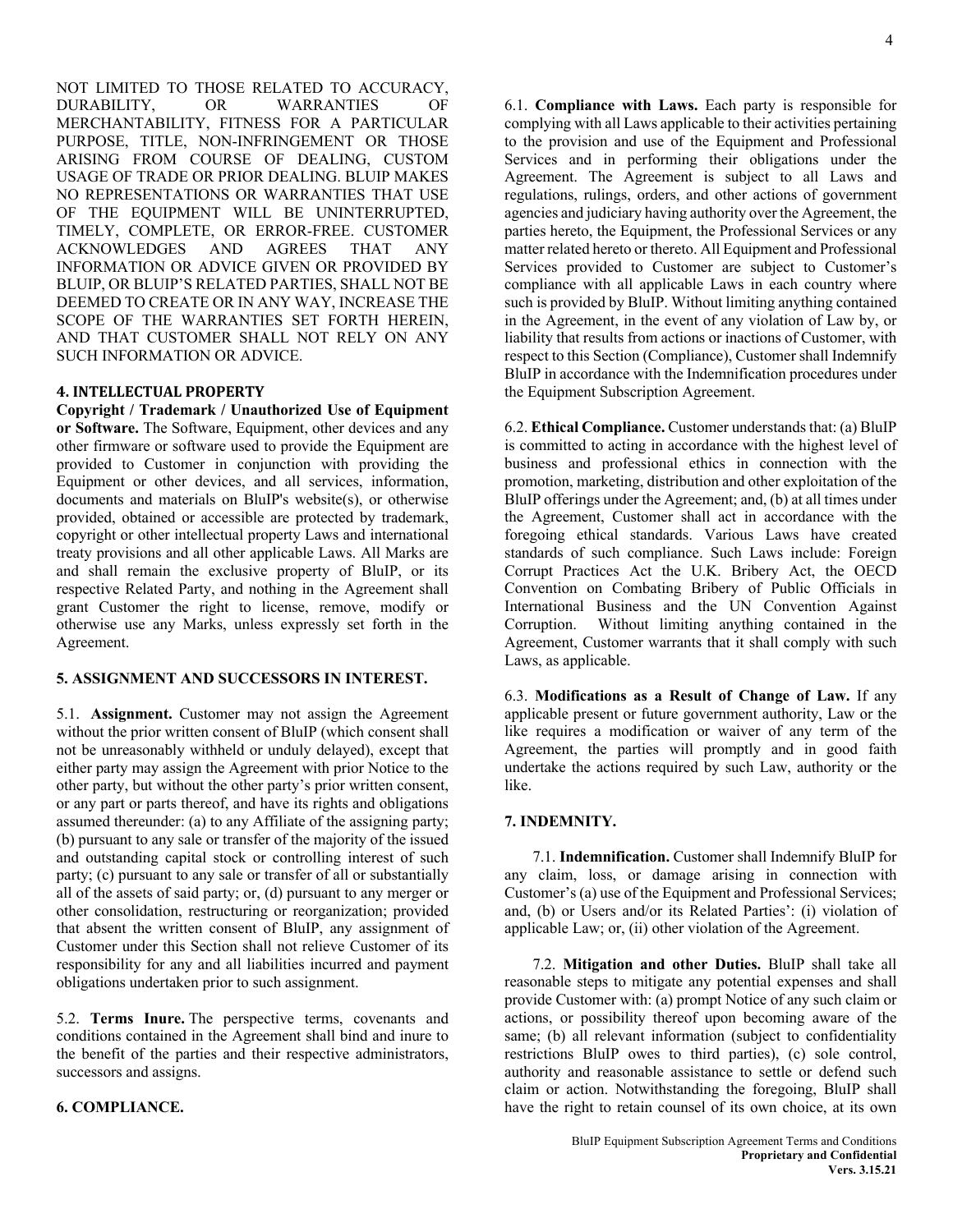expense, in respect of the subject of the Indemnification, for purposes including services as co-counsel or to monitor the defense provided by Customer's appointed counsel. BluIP shall have the right to approve counsel selected by Customer, which approval shall not be unreasonably withheld or delayed. Such right of approval shall continue through the duration of representation under this Section [SM], such that if at any time, the actions or inactions of such counsel are not acceptable to the BluIP for material cause, as determined by the BluIP in its prompt, prudent, reasonable and good faith discretion, BluIP may request replacement of such counsel. BluIP shall have the right to approve any replacement counsel, which approval shall not be delayed, or unreasonably withheld or denied.

**8. IMPORT AND EXPORT RESTRICTIONS.** The parties acknowledge that the Software and Equipment, other software technical data and other intellectual property provided hereunder may be subject to import, export and re-export controls under the U.S. Export Administration Regulations, certain regulations under the Office of Foreign Assets Control of the U.S. Department of Commerce and regulations of other countries or governments. Neither party shall export or reexport any Software and Equipment, other software, technical data or intellectual property, or undertake any transaction in violation of any export and import Laws, and each party, on behalf of itself and each Related Party, shall be responsible for its respective compliance with all such Laws.

# **9. MISCELLANEOUS.**

9.1. **Severability, Headings and Defined Terms.** If any provision of the Agreement is held by a court to be invalid, void or unenforceable, the remainder of the Agreement shall nevertheless remain unimpaired and in effect. The headings stated in the Agreement are for convenience of reference only, and shall not have any bearing on the construction or interpretation hereof. Defined terms shall have the meanings defined in the Definitions Section and otherwise throughout the Agreement, or as commonly understood in the technology industry. Terms defined in the plural shall have the same meaning when used in the singular, and vice versa; terms defined as one type of word (noun, verb, adverb, adjective, etc.) shall have the same meaning as all types of that word. Failure to use the appropriate defined term will not defeat the meaning of the term if it is reasonably understood to be the same as the capitalized term.

9.2. **Relationship of the Parties.** Each party is an independent contractor, not an employee or employer of the other party. No license (except to the extent expressly granted under the Equipment Subscription Agreement), joint venture or partnership, express or implied, is granted by BluIP pursuant to the Agreement.

#### 9.3. **Confidentiality.**

9.3.1 *Protection***.** Each party agrees to maintain in confidence the Confidential Information of the other party that is disclosed under the Agreement and shall not use the Confidential Information for any purpose other than in connection with the exercise of its rights and obligations under the Agreement. Without limiting the foregoing, each recipient of Confidential Information of the party shall: (a) protect the confidentiality of such Confidential Information using the same degree of care that it uses to protect the confidentiality of its own Confidential Information of like kind (but in no event less than reasonable care) to prevent unauthorized use or disclosure; and, (b) not disclose Confidential Information to any person, other than an employee, Related Party, consultant or agent of such recipient party with a need to know such Confidential Information, and who or which is bound by terms at least as restrictive as those set forth herein.

9.3.2. *Exceptions***.** Obligations of confidentiality shall not apply to disclosed information that (a) the recipient: (i) already possessed without legal or codified obligation of confidentiality; (ii) develops independently without use of the other party's Confidential Information; or, (iii) rightfully receives from a third party without legal or codified obligation of confidentiality; or, (b) becomes publicly known or available through no breach of the Agreement by recipient.

9.3.3. *Required Disclosures***.** Notwithstanding anything contained in this Section ("Confidentiality"), either party may disclose information of the other party to a government authority pursuant to a judicial, legislative, or regulatory subpoena, order or proceeding; provided that recipient shall: (a) notify discloser of any duty to disclose, affording opportunity for discloser to take protective actions (except to the extent notice is prohibited by Law); and, (b) disclose only as much of the Confidential Information as required, maintaining all proprietary notices applicable to such Confidential Information.

9.3.4. *Return of Information***.** Upon written request in connection with the expiration or termination of the Agreement, each party shall promptly deliver to the other party or destroy all copies of such other party's Confidential Information. Notwithstanding the foregoing, recipient may retain an archival record of Confidential Information to the extent required pursuant to applicable Law subject to recipient's compliance with the remaining terms of this Section ("Confidentiality").

9.3.5. *Equitable Relief***.** In the event of a recipient's breach of the Agreement, the disclosing party may suffer irreparable harm and have no adequate remedy at Law. In such event, or when encountering risk of such event, without limiting any other of its rights and remedies, the disclosing party shall be entitled to seek injunctive relief, to seek specific performance, and to seek other equitable remedies without the need to prove monetary damages or the inadequacy of other remedies.

9.4. **Professional Services.** BluIP will perform Professional Services (i. e. the professional services described in a Statement of Work or Service Order executed by the parties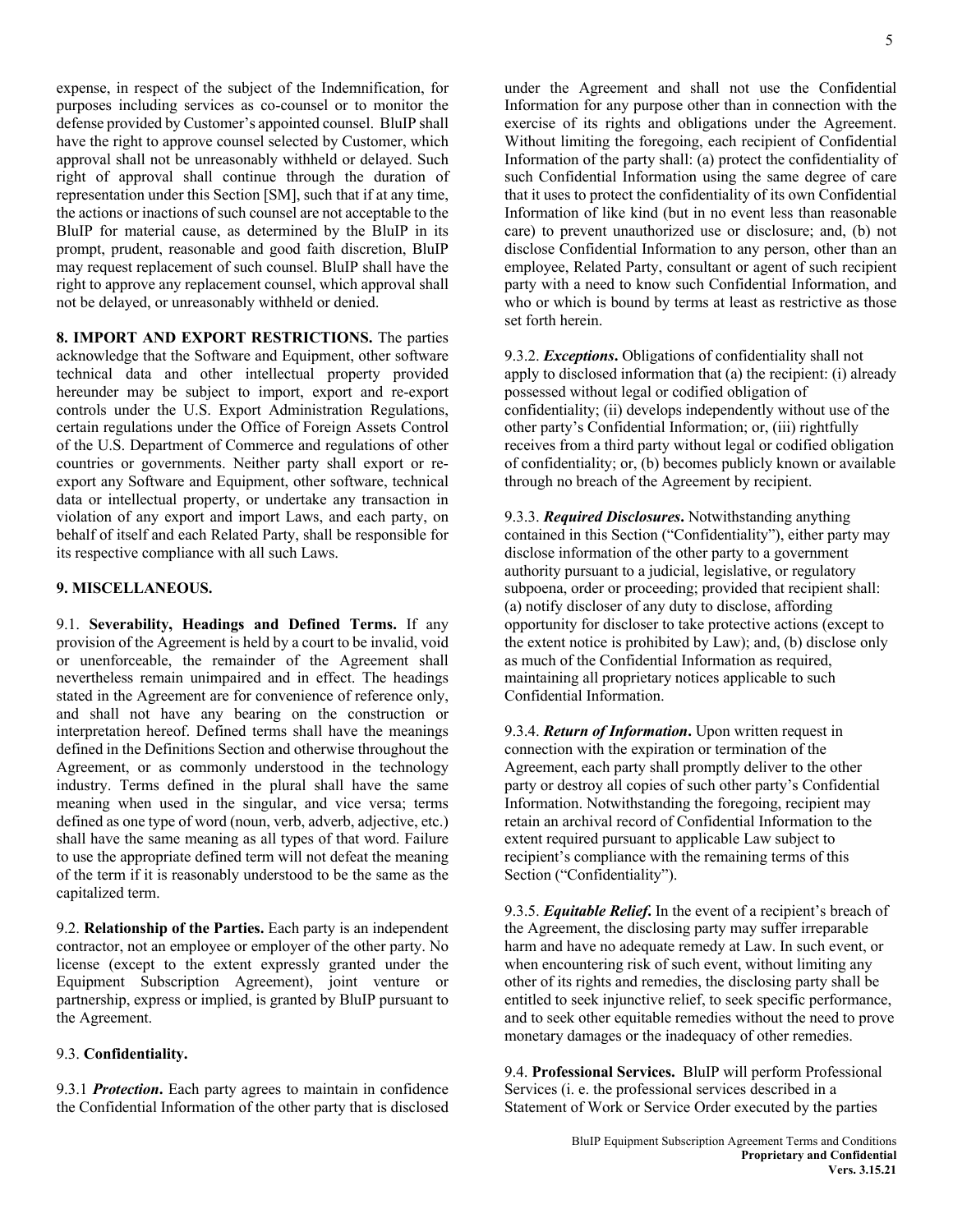on a time and materials basis unless otherwise stated in the applicable SOW or Service Order), if any. BluIP shall control the manner by which the Professional Services are performed and may use subcontractors in the performance of the Professional Services. BluIP reserves the right to make all staffing decisions in its sole and reasonable discretion. BluIP warrants that it shall perform the Professional Services in a professional and workperson-like manner. BluIP expressly disclaims all other warranties as set forth under the above Warranty Disclaimer Section. Customer shall make available at no charge all technical data, computer facilities, programs, files, documentation, test data, sample output, office space, equipment and other assistance as reasonably requested by BluIP in the performance of Professional Services. BluIP retains sole and exclusive ownership of all materials created in connection with its performance of the Professional Services, including but not limited to: methodologies; know-how; source and object code; specifications; configurations; designs, architecture; processes; techniques; concepts; discoveries; inventions made or developed; and, all Derivative Works of the foregoing (collectively, "PS Creations"). To the extent, and for any reason the foregoing statement of ownership is not effective, BluIP shall have a royalty-free, worldwide, transferable, sublicenseable, irrevocable, perpetual license to use all PS Creations. Unless otherwise set forth in the Statement of Work, Customer is hereby granted a license to use the PS Creations solely in connection with, and under the same provisions as, its use of the Equipment.

9.5**. Force Majeure.** Neither party shall be liable for any loss or damage of any kind, or for any consequences resulting from delays or failures to perform by reason, in whole or in part due to consequences Force Majeure. Any such failure or delay shall not be deemed a breach of the Agreement. Any Force Majeure delay or failure shall suspend a Subscription Term until the event of Force Majeure ceases. Each such suspended Subscription Term shall be extended by the length of such applicable suspension.

Notwithstanding the foregoing, a failure to pay money by either party shall not be excused under this Section (Force Majeure) for a period longer than five (5) days.

9.7. **Marketing.** Customer grants BluIP the right to use Customer's name and logo to identify Customer as a BluIP customer. Subject to prior written approval of content, Customer grants BluIP the right to issue a media release after execution of the Agreement announcing that Customer has become a BluIP customer, and to make other such announcements and place promotion in announcements and place promotion in various publications and media. Except as set forth in a mutually agreed written public statement, Customer will not imply or state that Customer is affiliated with or endorsed by BluIP, publicize the existence of the Agreement or disclose any of its terms.

9.8. **No Waiver.** The failure by either party to take action to enforce compliance with the Agreement, exercise any right under the Agreement or to give Notice of any breach shall not constitute a waiver or relinquishment of such right. No claim may be asserted by either party against the other party with respect to any event, act or omission that occurred more than two (2) years prior to the assertion of such claim.

9.9. **Choice of Laws.** The Agreement shall be governed by the Laws of the State of California in and for Los Angeles County, California, and if there is federal jurisdiction, the United States District Court for the Central District of California. Each such venue shall have the personal and exclusive jurisdiction, which such jurisdiction is acknowledged to be proper and convenient; the parties waive any rights to change venue. The UN Convention for the International Sale of Goods shall not apply to the Agreement in whole or in part. In any dispute under the Agreement, in addition to other relief sought or awarded, the prevailing party shall be entitled to recover its cost of bringing and enforcing its claim, including but not limited to attorney fees and costs from the non-prevailing party.

9.10. **Notices.** "Notices" required pursuant to the Agreement shall comprise the following: a writing, transmitted to the applicable party's address, and will be considered given when delivered and signed for by the recipient where tangible evidence of confirmed delivery is issued. Notices to BluIP must be addressed to BluIP, 410 Rampart Blvd., Suite 460, Las Vegas NV 89145, Attn: Legal Notices. Notices to Customer must be addressed to Customer as set forth on the initial Service Order, or such other address as may be designated in writing by the respective party.

9.11. **Non-Exclusivity.** The parties' respective obligations under the Agreement are non-exclusive and nothing herein is intended to restrict Customer as to the purchase, resale or use of any other company's equipment, even if such equipment is similar to services provided by BluIP hereunder. Nothing herein is intended to limit BluIP's right to offer Equipment to other customers or end users, even if such customers or end users compete with Customer. Nothing herein is intended to restrict solicitation by BluIP or Customer of any specific or prospective customers or restrict solicitation of any general categories of prospective or existing customers.

9.12. **Third Party Beneficiaries.** No third-party beneficiary relationships are created by the Agreement.

9.13. **Survival.** The provisions of the Agreement regarding payment, confidentiality, assignment, definitions, limitation of liability, intellectual property, indemnification and any provision which by its nature should survive, will survive the termination of the Agreement. In the event that any provision of the Agreement is held to be invalid or unenforceable, the remaining provisions of the Agreement shall remain in full force.

9.14. **Complete Agreement; Amendment.** The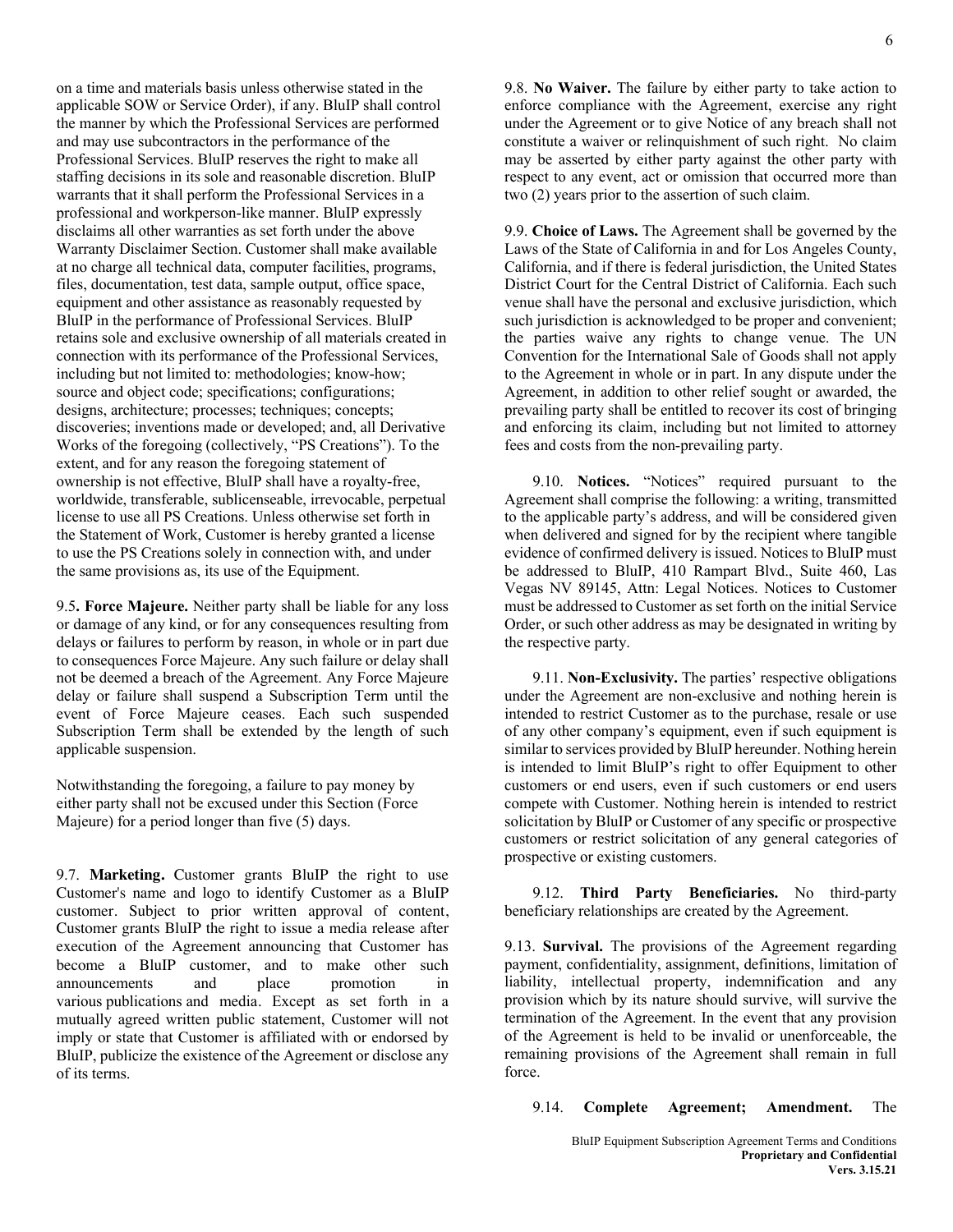Agreement is composed of this Equipment Subscription Agreement Terms and Conditions, each Service Order, Policies and all other schedules, exhibits, attachments, addenda and the like, including all documents linked by url and herein incorporated (other than product brochures and other marketing collateral and service descriptions), and together constitutes the complete agreement between the parties. The Agreement supersedes all prior agreements and representations, written or oral, concerning the subject matter of the Agreement. In the event of any conflict between the various documents included in the Agreement, the provisions of the Service Order shall in all respects govern and control. Notwithstanding the foregoing, the provisions, regarding Limitation of Liability, Compliance, Conditions of Regulatory Rules, Acceptable Use and this Section (Complete Agreement) may only be modified in an otherwise controlling document by a direct reference to the sections under the less dominant document that are to be modified by the controlling document. In addition, and in any event, all provisions as amongst the documents comprising the Agreement shall be subject to the rule that specific clauses shall prevail over more general clauses dealing with the same subject matter. In any event, modifications and amendments of the Agreement are effective only by a writing signed by a duly authorized representative of each party. The terms of the Agreement shall supersede the terms in any Customer purchase order or other ordering document.

9.15. **Execution, Digitized Copies, Hyperlinks and urls.** The parties agree that the Agreement, and any part(s) thereof subject to execution, may be executed by any means of signature, including electronic commerce or transmission, including facsimile, email, or acknowledgement through a webpage. The Agreement may be executed in two (2) or more counterparts, each of which is deemed an original, but which together constitute one contract or document. Signed digitized copies of the Agreement and other associated documents, including attachments and amendments shall legally bind the parties to the same extent as original documents. The parties further agree that all of the terms, provisions and conditions comprising a document incorporated by referencing a hyperlink or url in the Agreement shall be fully binding upon the parties as if the linked document were printed and attached to the Agreement.

9.16. **Authority to Execute.** The individual executing the Agreement on behalf of a party represents and warrants that they have been duly authorized under the party's charter documents and applicable Law to do so.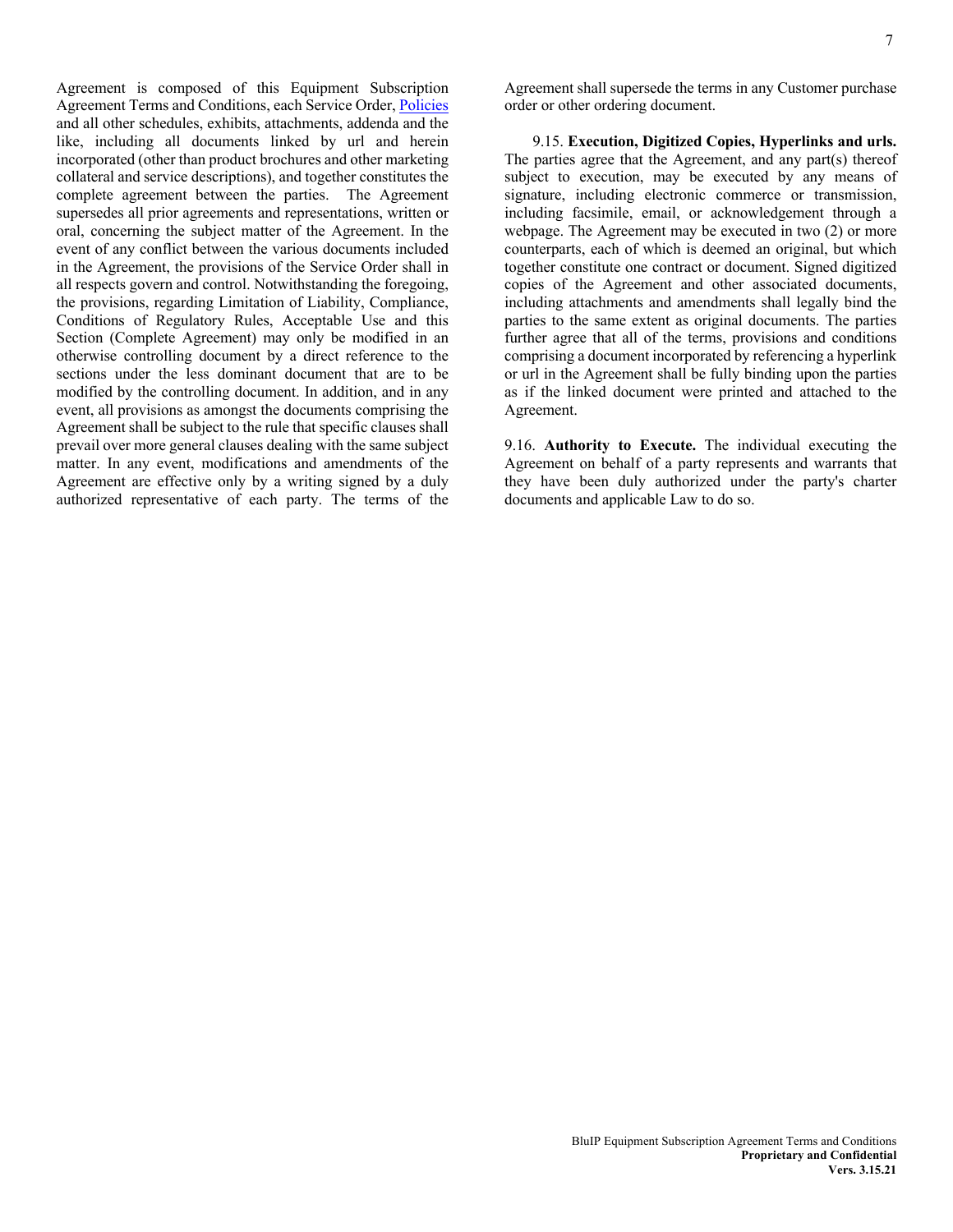# **Definitions**

To avoid doubt or confusion in interpreting the Agreement, the following interpretations shall apply under the Agreement. The phrase "Customer will" or "You or "you" will" has the same meaning as "Customer must" or "You or "you" must," respectively, and the phrase "[party] may" has the same meaning as "[party] has the contractual right to." Actions described herein as being taken "under the Agreement" must be taken in a manner consistent with the Agreement's requirements. The words, "purchase", "sale", "sell" or "sold" means: (a) with respect to Equipment, any sale, lease, rental or other transfer of such Equipment; (b) with respect to any Software, the granting of a limited license to use the Software; and, (c) with respect to the Professional Services, the provision of a right to access and use such service as permitted by the Agreement for the applicable Subscription Term(s).

Please note that the categories of BluIP offerings in the Service Order do not necessarily correspond to the defined terms. For example, "Type" as identified in the Service Order does not necessarily correspond to the categories of BluIP offerings as defined in this Equipment Subscription Agreement (e. g., "Professional Services" and "Equipment"). In the event of inconsistency, the categories of BluIP offerings, as defined in this Equipment Subscription Terms and Conditions, will prevail and be controlling under the Agreement. Without limiting the foregoing, this order of precedence applies to all Service Orders, such that regardless of any "Type" therein designated, the category of BluIP offering shall be that which is set forth under the Equipment Subscription Agreement.

The following terms used in the Agreement have the meanings given them below:

**1.** "**Affiliate**": Any person or entity that Controls, is Controlled by, or is under common Control with another (with "Control(s)" and "Controlled" meaning ownership of 50% or more of the voting control of any person or entity).

**2.** "**Agreement Term**": The term during which the Agreement is effective. The Agreement Term commences upon Effective Date, and ends upon completion of the subscriptions unless earlier terminated by either party in accordance with the Agreement.

**3.** "**Commencement Date**": The date which is the soonest of: (a) Customer's first use of the Professional Services or the Equipment;, (b) a Support Ticket or other emailed or posted notification, accessible by Customer, indicates that the Equipment has been delivered; (c) the Intended Commencement Date; or (d) upon the elapse of the number of days from and after the execution of the Agreement, as specified in the "Commencement" section of the Agreement. The Commencement Date will be deemed to have occurred regardless of whether the subscription is in a ramp/phase-in period or fully delivered; provided that unless the parties have agreed to the contrary, during a ramp/phase-in period, the Subscription Term will not have begun to commence upon the Commencement Date until the Equipment is fully delivered. That said, billing shall begin upon the Commencement Date regardless of partial of full delivery of the Equipment.

**4.** "**Confidential Information**": Any information disclosed by one party to the other party, or otherwise learned by the recipient from the discloser, marked "confidential" or disclosed or learned under circumstances that would lead a reasonable person to conclude that the information was confidential. Notwithstanding the foregoing, BluIP Confidential Information includes but is not limited to the terms of the Agreement. Customer Confidential Information includes but is not limited to Customer Data and Sensitive Information. In addition, whether or not marked "confidential" or otherwise identifiable as confidential, the following information shall be deemed Confidential Information of the discloser: inventions, product development plans, education materials, pricing, marketing plans, and customer lists and customer information.

**5. "Critical Vendor"**: A 'critical vendor,' as such term is defined in the Bankruptcy Code, under which the debtor seeks authority to make payment of all or a significant portion of certain vendors' unpaid pre-petition claims.

**6.** "**Customer Resources**": Any or all of Customer's data, applications Customer's or third party's, equipment, including any remote computers and devices, and any wireless or wired Internet connection and network.

**7.** "**Effective Date**": The effective date of the Agreement (and any incorporated document), which is the date of the last signature of, or as otherwise stated in, the first linking Service Order.

**8.** "**Equipment**": Third party devices and other products provided on a pass-through basis without warranty from BluIP.

**9.** "**Force Majeure**": Delays or failures on performance resulting from acts beyond the control of a party. Such acts include natural or human-made disaster, epidemics, pandemics, war, labor or other governmental or civil controversy, uprising or assembly, Laws effective after the Effective Date, encumbered intellectual property rights, Equipment or third party service blockades, denial-of-service attacks, communication line failures, power failures, fire, theft, shortages, inability to obtain materials, shipping, storage or space, breakdowns, delays or interruptions of carriers and/or other third parties, warehouses, devices, Equipment, manufacturers, or suppliers, including providers of telecommunication services or other facilities.

**10.** "**Indemnify":** (and all forms of the word (e. g. **Indemnification**)": Agreement to indemnify, hold harmless, and defend the other party and its Related Parties from and